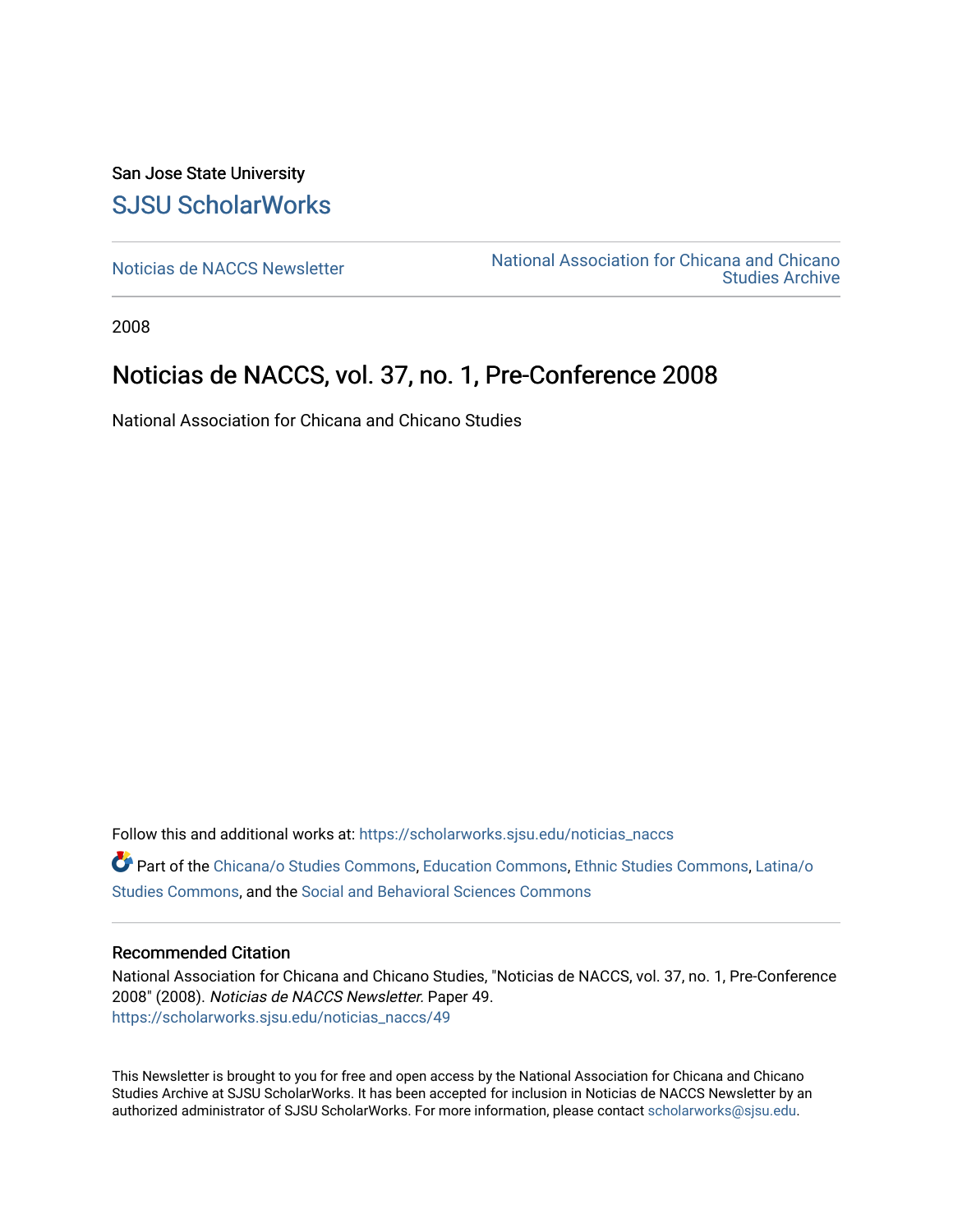

WWW.NACCS.ORG

Volume 37, Number 1, Pre Conference

# **NACCS XXXV in Austin ¡Adelante!**



 $\sqrt{\ }$  nown as the capital of Texas and"The Live Music Capital of The World,"Austin is home to a population of about 700,000 and approximately 31% of the population is made up of Chicanos, Mexicanos and/or Latinos. It is the fourth largest city in Texas, and the sixteenth largest in the United States, as well as the third fastest growing

manitas

large city in the nation from 2000 to 2006.The city is the cultural and economic center of the Austin- Round Rock metropolitan area with a population of more than 1.5 million people. Well known as a center for liberal politics in a generally conservative state, Austin is one of a kind.

Before the arrival of settlers from the United States, the area that later became Austin was inhabited by a variety of nomadic Native American tribes, including the Tonkawa tribe, the Comanchies, and the Lipan Apaches, that camped and hunted along the creeks, including what is now known as Barton Springs. Known as the city of Waterloo when it was first established, Austin, by the early 1840's, was home to a population of about 850 people. Today, Austin is known as much for its cultural life as its high-tech innovations.

Residents of Austin are known as"Austinites,"and include a mix of university professors, students, politicians, lobbyists, musicians, state employees, high-tech workers, and white-collar workers. The city is home to enough large sites of major technology corporations, that it has even earned the nickname "Silicon Hills." Besides its bustling technology corporations, Austin is also well known for its educational institutions. Given the title of America's #1 College Town by the Travel Channel, Austin is home to the University of Texas at Austin, one of the largest universities in the country and the flagship institution of the University of Texas System- the largest state system of higher education in Texas. Other institutions of

## **2008 Frederick A. Cervantes Recipients Announced!**

#### *Alvaro Huerta, Graduate, and Joaquín Castañeda, Undergraduate*

 $M^e$  are pleased announce the recipients of the Cervantes Premio. They are two excellent scholars, committed to the work and development of Chicana/o Studies. It gives us great pleasure to know that these two recipients will continue the work of crafting Chicana and Chicano Studies. We'd like to thank the committee, Susan Green (Chair), Isidiro Ortiz, and Horacio N. Roque Ramirez for reading the submissions. We received six graduate and two undergraduate submissions.The committee was very pleased with the quality of the papers and commends the students for their work. We encourage faculty and students to keep this honor in mind for next year. Felicidades to Alvaro and Joaquín! Please join us for their presentation at the Student Plenary on Friday, March 21.

#### *Joaquín Castañeda, B.A. student California State University, Sacramento Undergraduate Recipient*



Joaquín Castañeda was born and raised in La Puente, east of Los Angeles, California. He is currently a senior majoring in Government and Chicano-Latino Studies at the California State University, Sacramento with plans on entering a Doctoral program in the area of Sociology

or Education Policy in the fall of 2009. His commitment to research and community praxis has been shaped and fueled by his passion to remedy the very same inequities he and his

**[Continued](#page-6-0)** on page 2  $\Leftrightarrow$  **Continued** on page 6  $\Leftrightarrow$  **Continued** on page 6  $\Leftrightarrow$ 

## **VISIT THE NACCS WEBSITE AT [WWW.NACCS.ORG](http://www.naccs.org)**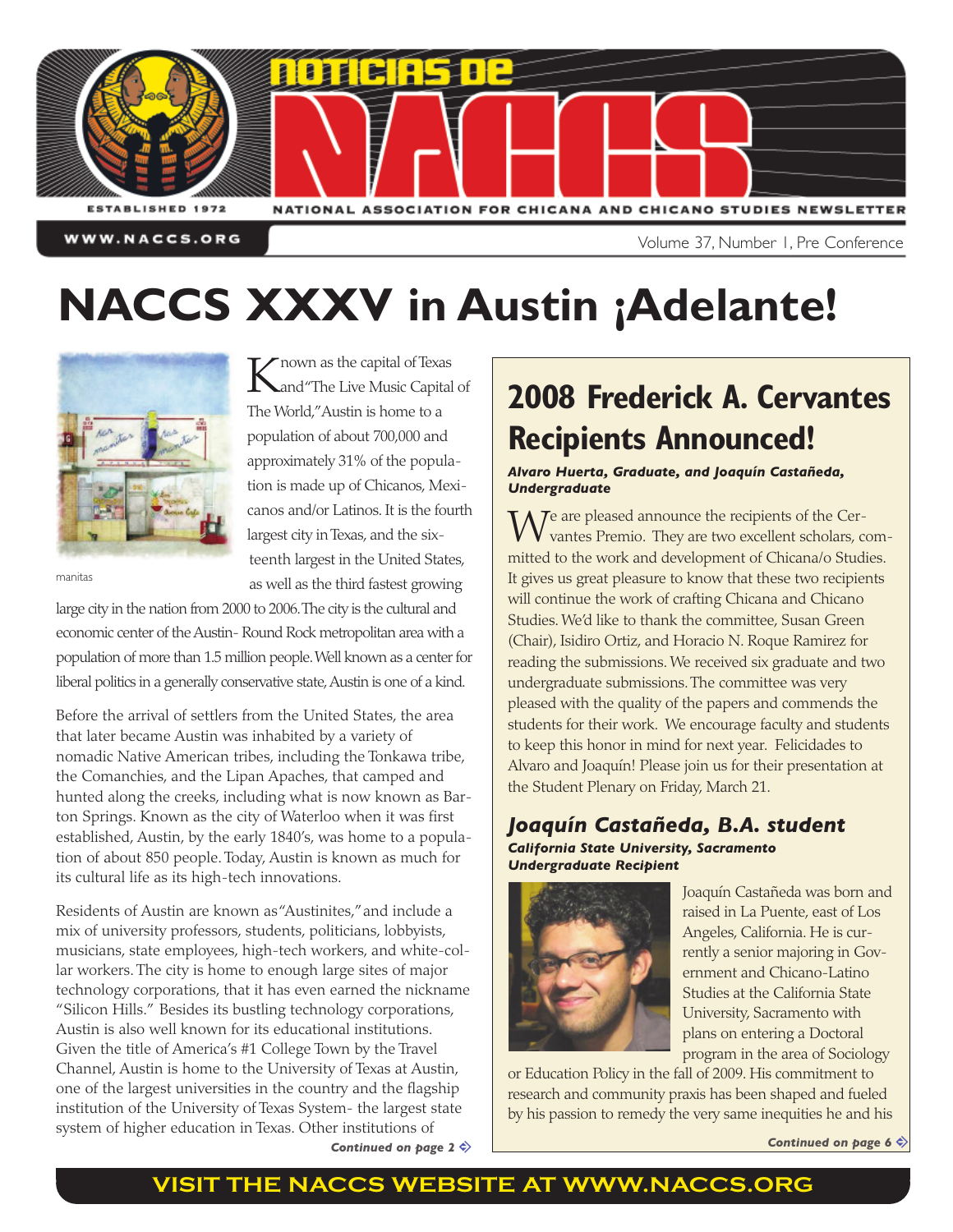#### *Editor:*

**Mari Castañeda** *[mari@naccs.org](mailto:mari@naccs.org)*

*Assistant Editor* **Kathryn Blackmer Reyes Julia Curry Rodriguez**

*Layout/Design:* **Design Action Collective**

### **Noticias de NACCS** *Volume 37, Number 1, Pre Conference*

NACCS Business Office Attn: Noticias de NACCS/ Newsletter Editor P.O. Box 720052 San Jose, CA 95172-0052 email: [editor@naccs.org](mailto:editor@naccs.org)

*Noticias de NACCS is the official newsletter of the National Association for Chicana and Chicano Studies. Published four times yearly, with a circulation of 800, Noticias de NACCS includes current comments on Chicana and Chicano Studies, news of Chicana and Chicano Scholars,Association activities and more. Noticias de NACCS is sent to all NACCS members, outside subscribers, and selected non-subscribers.*

#### m *(NACCS XXXV in Austin ¡Adelante!) continued from page 1*

higher learning include Austin Community College, Concordia University, Huston-Tillotson University, St. Edward's University, The Episcopal Theological Seminary of the Southwest, The Acton School of Business, Austin Presbyterian Theological Seminary, and a branch of LeTorneau University.

Aside from the technological and educational aspects, Austin has a lot of diversity to its local culture. Austinites take pride in eccentricities and celebrate differences and being different (in lifestyle, beliefs, character, etc.)"Keep Austin Weird"has become a local motto in recent years, featured on innumerable bumper stickers and t-shirts. This motto has not only been promoting Austin's eccentricity and diversity, but is also meant to bolster support of local and independent businesses. The music scene is another trademark of Austin. As Austin's official slogan is"The Live Music Capital of The World,"the city has a vibrant live music scene and more music venues per capita that any other U.S. city. Austin's music revolves around the many nightclubs on 6th street and annual film/ multimedia festival known as South by Southwest. The city also has a burgeoning circle of live performance theatre venues. We hope you enjoy your visit to Austin!

— source [Wikipidia.com](http://www.wikipidia.com) ■

## Â **NACCS ELECTION OUTCOME**

## **New members to the Board**







Nohemy Solorozano-Thompson, Chair-Elect Cynthia Duarte, **Secretary** 

Dionne Espinosa, AtLarge Rep

Congratulations to the newly elected members of the board. At the Annual meeting we say good-bye to Aida Hurtado (2005-2008) and Susan Green (2006-2008) and welcome three members. We thank our candidates for having accepted leadership nominations, particularly Beto Calderon and Jose Moreno. We hope that they continue to participate in the organization at all levels. We also wish to thank all of our members that took the time to exercise their civic responsibilities to NACCS. This is our seventh member elected Board since the introduction of new the governance structure. With 42% of the membership participating this is our highest participation to date. Let's make it 100% participation in 2009!

**Nohemy Solorozano-Thompson**, Chair-Elect **Cynthia Duarte**, Secretary (2010) **Dionne Espinosa**, AtLarge Rep (2010)

#### *Results:*

Eligible members to vote: 235; Total votes received: 99.

*Chair-Elect:* **Solorzano-Thompson:** 54; Calderon: 45

*Secretary:* **Duarte:** 92; Write in (**Luis Guerra**): 2

*At Large Representative:* **Espinosa:** 66; **Moreno:** 33

#### **Chicana and Chicano Studies Department Chairs,Advisors and Mentors!**



Celebrate your Graduates with a NACCS lapel pin, \$6.00 each or \$5.00 for 10 or more (NACCS decal included). Contact our Executive Director, Dr. Julia Curry, if you or department would like to purchase. The label pin features our logo and name, antique bronze, and size of a U.S. Quarter.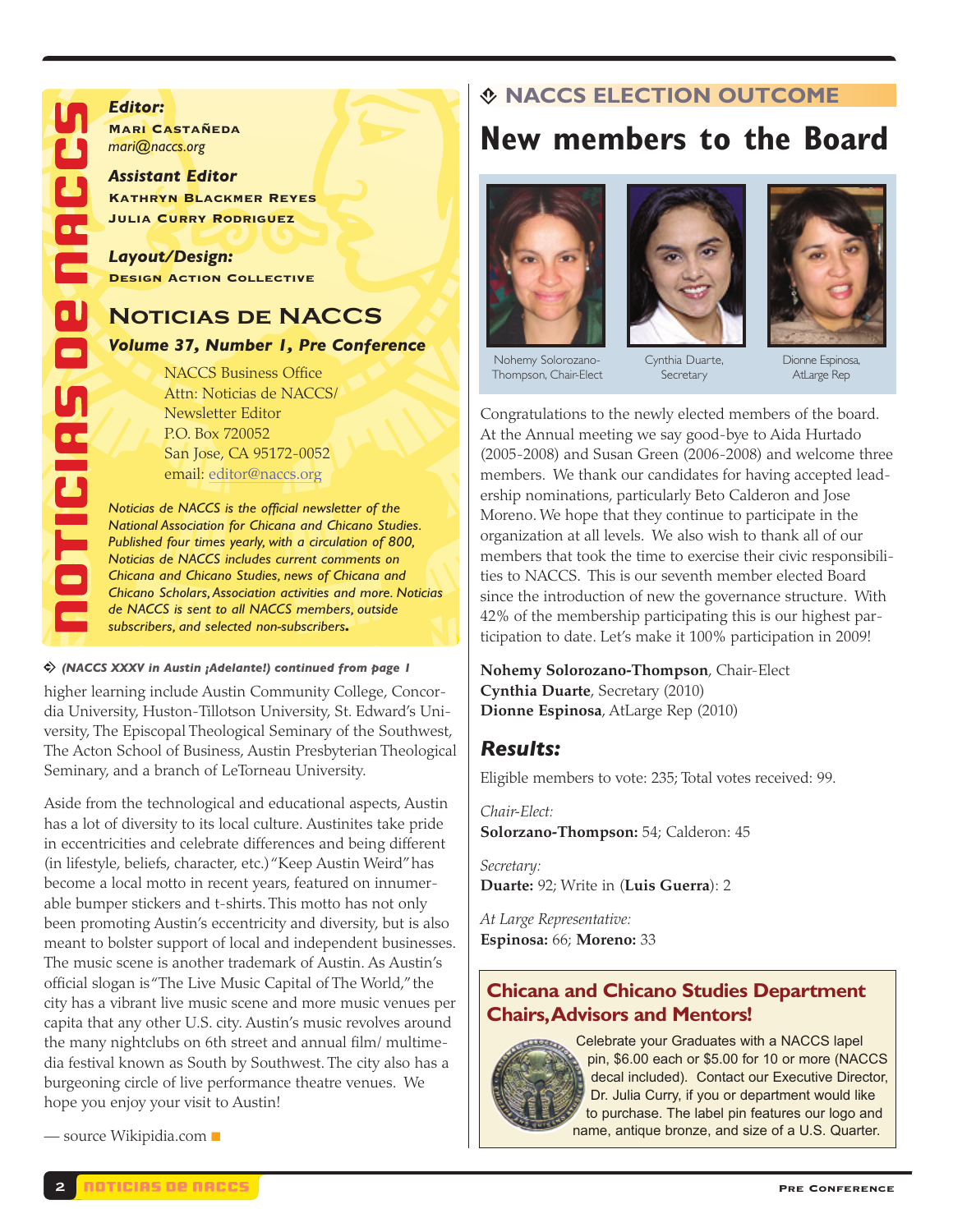### Â **FROM THE CHAIR**

## **One thousand to Austin! ¡Ni uno menos!**

#### *Josie Mendez-Negrete, NACCS Chair*



One thousand to Austin and no fewer is the mantra that has driven our call for the March 19 – 22, 2008, NACCS Conference. With the most submissions ever, this year NACCS continues to carve the professional and collegial spaces that foster creative and meaningful interactions among

Chicana/o scholars. We welcome you all as the heart and spirit of our Chicana/Chicano annual event, which promises to be a lively and inspiring time for all at the banks of Barton Springs.

Short of any chubascos—surprisingly quick showers that could drown and dampen your spirits but for a mere fifteen minutes—Austin is a magical space for those who love the outdoors, music, and ambling about on 6th Street and other cultural spots. As you arrive to the capital of Texas, Las Manitas and La Peña are but some of the artistic possibilities that await you.

I look forward to seeing your smiling and satisfied faces, as you allow yourselves time to embrace the possibilities.You are NACCS, and your presence in Austin adds to the historical legacy that we leave behind. See y'all there! ■

## Â **FROM THE CHAIR-ELECT 2008 Conference Nears**

*Mari Castañeda, Chair-Elect*



The Program Review Committee for the 2008 conference did an excellent job in the proposal review process. I am thankful to the readers for their time and effort into the process. Just like in pervious years, I am pleased to give you a diverse and packed program of presentations, workshops and roundtables. NACCS continues to

grow and selection and planning of submissions remains a challenge. But I thank all individuals who submitted a proposal for this conference. I hope that each of continue to see this conference as a space to develop and explore new and exciting ideas and build your community activism. I encourage those whose proposals were not accepted this year to please submit the following year; and of course, would love to see you in Austin this March.

Although I am very pleased with the diversity and quality of the program, and I hope that future conferences also produce a well-rounded pool of submissions, I am concerned about the multiple times in which members appear on panels. Like many of you, I am deeply committed to NACCS and enjoy participating on panels that address my various interests. Unfortunately, this limits the number of people who can participate and help diversify our conference. NACCS has a policy that each member can present on one panel, workshop, or roundtable and be a respondent on another. This policy has

not been enforced, but with the increasing number of submissions and members in our organization, I feel it's imperative that we recommit ourselves to the presentation policy. I believe this will greatly strengthen the intellectual engagement of our conferences as well as include the largest number of people possible within the various sessions. If members have any thoughts on this policy, please let me know.

Lastly, I have also been working hard to develop an opening plenary that will bring together a group of scholars who are producing exciting and cutting edge work that also speaks to the theme. As a scholar that produces research at the intersection of media and Chicana/Latina studies, I wanted the conference theme (and consequently, the program as a whole) to reflect these intersections in a multitude of areas, not just traditional media spaces, but cultural production from a wide array of sites. I believe we've achieved that goal, and I look forward to your participation in this important conversation! ■

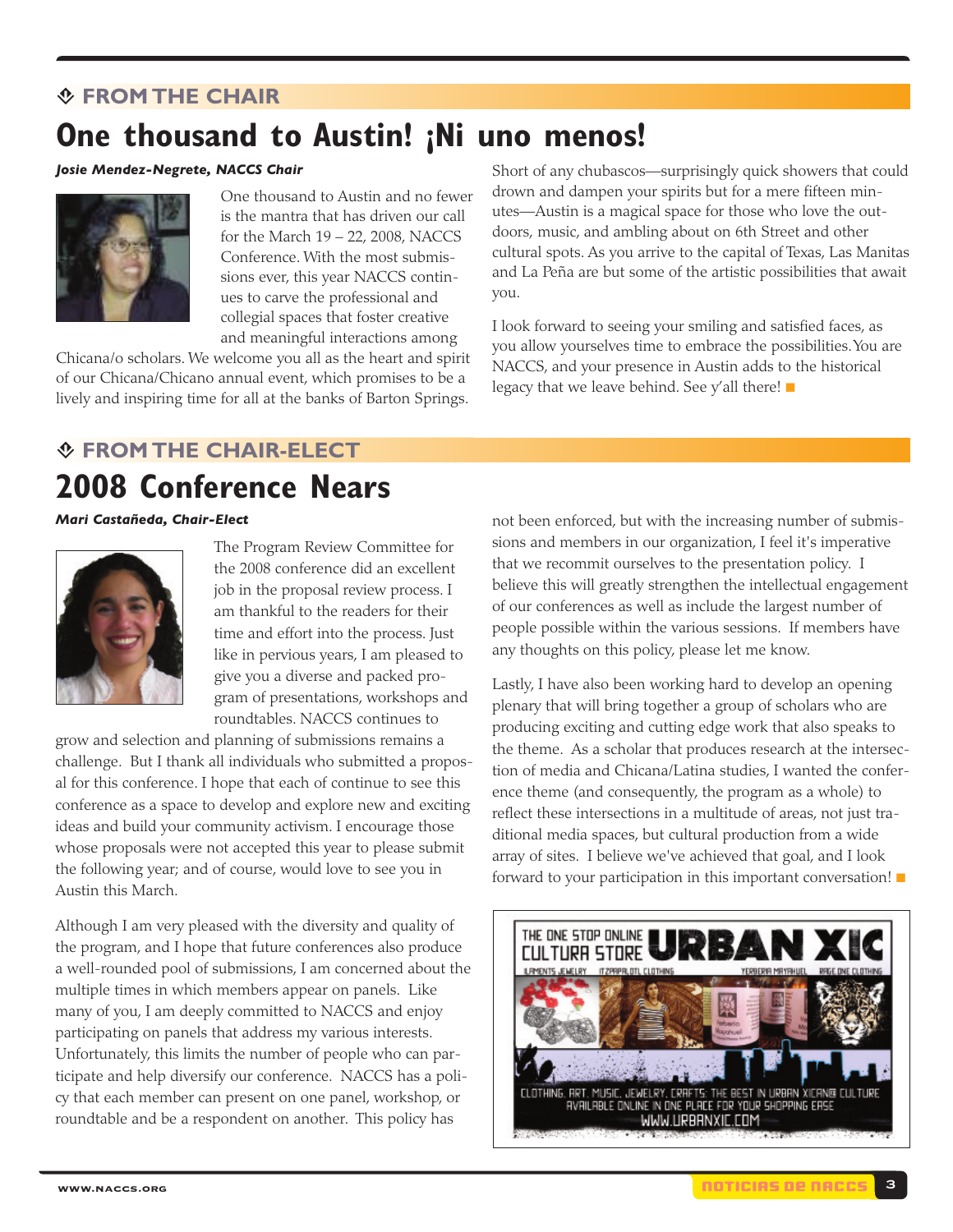## **LMRI ends listserv program**

#### *Arlene Carrasco, At-Large Representative*

LMRI (Language Minority Research Institute) of the University of California, Santa Barbara has been hosting our listservs for the last 10 years. In January 2008, NACCS received notice that LMRI will end its listserv support beginning June 2008. Our relationship with LMRI started with our affiliation with CLNet out of UC Los Angeles. CLNet had hosted our first website. When we started our listservs we began with two, then moved to ten, and currently more than 30 lists are being hosted which include listservs for the Focos, Research Divisions, Caucuses, and the Board.

This announcement came on the heels of a discussion by the Board during the Midyear meeting in Austin, October 2007. The Board was concern about the uneven use of the listservs by the various groups. Moreover, concerns regarding the labor involved at updating and maintaining the lists had reached a state of urgency. The Board left with the understanding that it would explore different measures to provide communications to all of the groups.

Shortly after the January announcement the Board moved to a "Google Group" listserv to continue business and familiarize itself with a new system. But we want to hear from the membership regarding any ideas on how NACCS should proceed in providing communication tools. The Board has not made any decision regarding transitioning these listservs but wonder if we should continue to oversee all these lists or if there might be other methods of allowing for each group to have and host its own listserv. For instance, NACCS could provide the email addresses of members to the Rep/Chair and allow for its own organization. Please email the three At-Large Representatives (Susan Green, Margaret Villanueva, and Arlene Carrasco) so that we can take your suggestions to the Board. You can email us at [AtLarge\\_Reps@naccs.org.](mailto:atlarge_reps@naccs.org)

# **Orientation for NACCS Leaders**

#### *By Arlene Carrasco, At-large Representative*

In an effort to build and disseminate information between the Board and the organization's Foco Representative and Caucus/Division Chairs, the Board has scheduled an orientation for all new and current representatives/chairs as well as the newly nominated officers. This orientation will take place on Wednesday, March 19, 2008, from 3-5:15 pm at the Hyatt Regency, room TBA. We invite you to join us so that we can continue our dialog with the transition of the new structure and to also provide you with expectations and responsibilities of the position you hold. We will also cover Foco/Caucus/Division elections and the new

resolution process so to prepare you with the activities you will need to cover in your meetings. Although Foco/Caucus/Division chairs are no longer on the board because of the new structure, your voice is still important since it works as the primary contact to the At-large Reps and to the Board. We want everyone to attend and bring with them potential leaders that may want to serve in the same capacity in the near future.

We look forward to meeting with all of you! Please don't hesitate to contact the At-Large Reps (Susan, Arlene, and Margaret) if you have any questions or concerns – [AtLarge\\_Reps@naccs.org](mailto:atlarge_reps@naccs.org) ■

## **Board moves to one Business meeting at Annual**

As you read in the last newsletter, Business Meeting #2 has been removed from the schedule. This decision is intended to give all members the ability to participate in Association business regardless of whether they attend the annual conference and business meeting.

## *History:*

Prior to 1997, NACCS only had one business meeting that included Coordinating Committee (sic) introductions, Foco and Caucus reports, Coordinator and Treasurer reports, and resolutions. In 1996, during the CC Midyear meeting in Sacramento, the CC decided to separate the activities into two.

Prior to 1999, any one attending our business meetings regardless of their membership status were able to vote on resolutions. At the time the Association did not have a proper count of its membership. By 1999, the development of a member database and active membership renewals and recruitment, NACCS for the first time was able to identify who were current members. During the San Antonio meetings in 1999, the member voting card was introduced. This action was very successful and drew conference participants, who were members, to participate in the business meeting.

In 2003, for the first time NACCS moved to online voting for its leadership. Prior to 2002, the Coordinator, Treasure

*[continued](#page-5-0) on page 5* m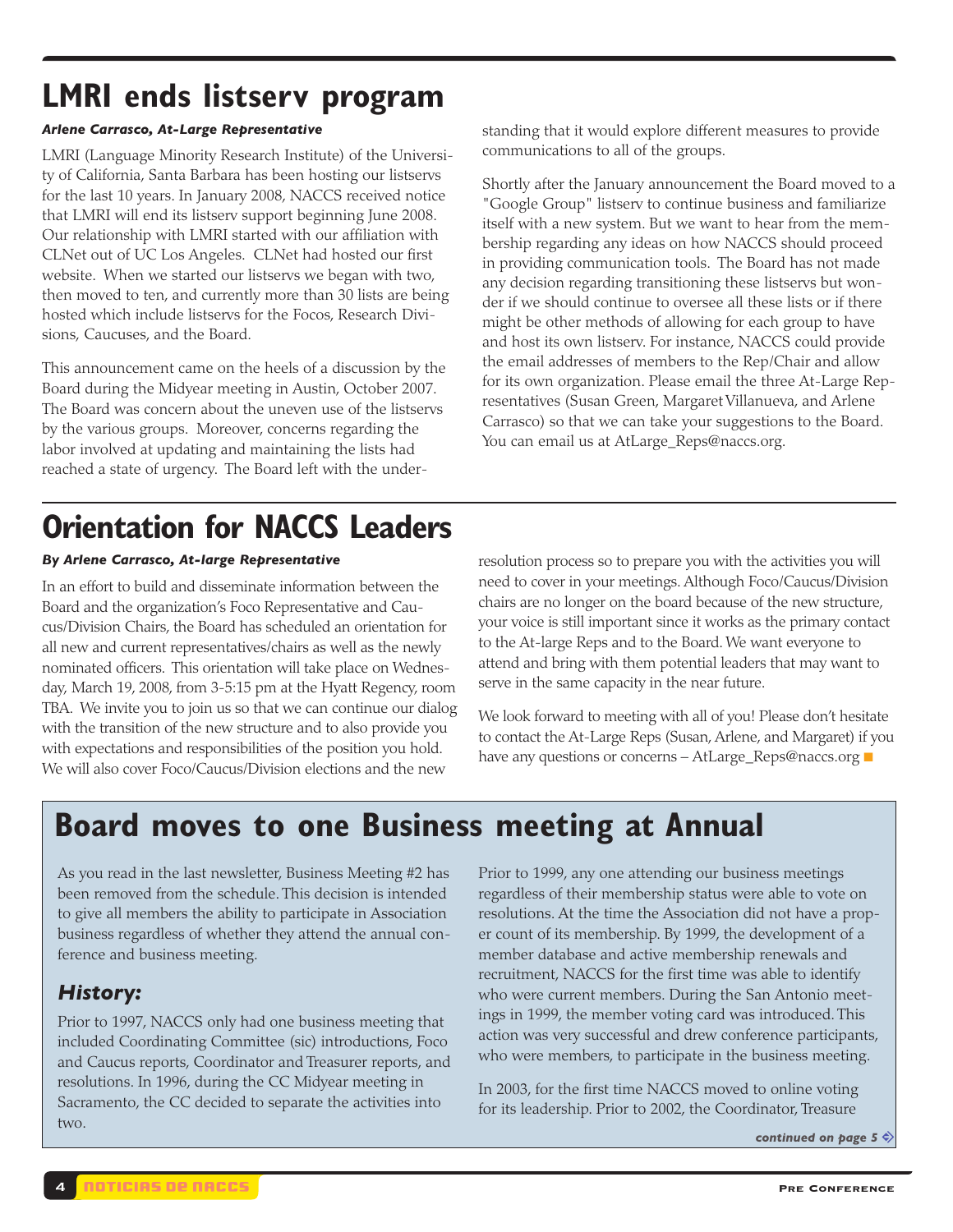### <span id="page-5-0"></span>Â **GUIDELINES FOR SUBMITTING RESOLUTIONS AT NACCS**

The following are the guidelines for submitting resolutions at the NACCS national conference. All resolutions must be submitted for consideration during the general business meeting and need to emerge from and be approved by the Focos, Caucuses, and Divisions. The Foco/Caucus/Division meetings are scheduled before the business meeting and will be the main avenue for processing Foco/Caucus/Division resolutions. PLEASE NOTE: No resolutions from the floor will be entertained during the business meeting.

Foco Representatives and Caucus/Division Chairs are responsible for typing and submitting Foco/Caucus/Division approved resolutions to the NACCS Secretary by Friday, March 21 at 9:00 p.m. via email or in person at the NACCS Registration desk area in an electronic format (jump drive - USB or CD). Emailed resolutions can be sent to [Resolu](mailto:resolutions@naccs.org)[tions@naccs.org](mailto:resolutions@naccs.org)

All resolutions submitted must conform to the following rules:

- b Resolutions must identify what Foco/Caucus/Division is putting the resolution forth;
- Resolutions must provide names of contact person(s) with phone numbers in case further clarification is necessary.
- If the resolution has budget implications, the resolution must include amount and purpose.
- The resolution must be worded in such a way that the implementation of such resolution be realistic in terms of funding requirements and logistics involved.

The Foco/Caucus/Division must take responsibility for wording the resolution in such a manner that it is actually a resolution and not a call for support on an issue relevant to only one region. Thus, resolutions must be relevant to all the members of NACCS. In addition, resolutions need to be edited in order to make sense, and must provide names of persons who are expected to act on behalf of NACCS and their professional or community affiliation.

Resolutions that do not meet the criteria will not be considered. Once the resolutions are approved by the Board, the NACCS Secretary will compile, duplicate, and distribute the Foco/Caucus/Division resolutions at the NACCS general business meeting.

A consent agenda format (all resolutions are approved automatically unless a member requests that a specific resolution be removed for discussion and online voting) will be followed during the business meeting. Resolutions that are pulled from the consent agenda or do not make the consent agenda will be voted on by the membership within two months of the conference online. Members will have an opportunity to discuss the resolutions online. Details of this discussion will be forthcoming.

The location of available computers and other necessary resources needed by the Focos/Caucuses/Divisions to produce the resolutions will be announced and made available at the national conference site. Any questions should be directed to the Chair of NACCS or Secretary. ■

#### m *( Board moves to one Business meeting at Annual) continued from page 4*

and Secretary were selected by the CC (from the CC body) at the end of the conference. The membership did not know who the current leadership was until the next newsletter. In 2001, the membership voted on a CC resolution to change the CC structure to include a Chair-Elect and by 2002, the first member based election of NACCS leaders would occur. The Chair-Elect would not be selected internally by the CC but rather open and invited nominations of NACCS members would be reviewed by the Nominations Committee. The 2002 Chair-Elect was a mail ballot. In 2003 elections were moved online for member only voting.

### *Current:*

As NACCS has grown and also continued to develop better methods to recruit and renew members, along with developing our conference registration records, our records have been showing that many of our members were not attending only the second business meeting are also not attending the conference, thus not all members were participating in the Association's business even if they wanted too. Member participation in the business of the organization is especially important for resolutions and decisions that affect the structure, finances or by-laws of NACCS.

With the development and reliability of electronic formats like blogs and along with our current work to develop membership participation, the NACCS leadership felt that now was a good time to move another membership activity online. Given our transition to voting for our leadership online allows us to use the same methods to vote on members resolutions. Details of how resolutions and voting will follow. We aspire to expanding membership participation and voice as our organization also changes with the emerging digital age. ■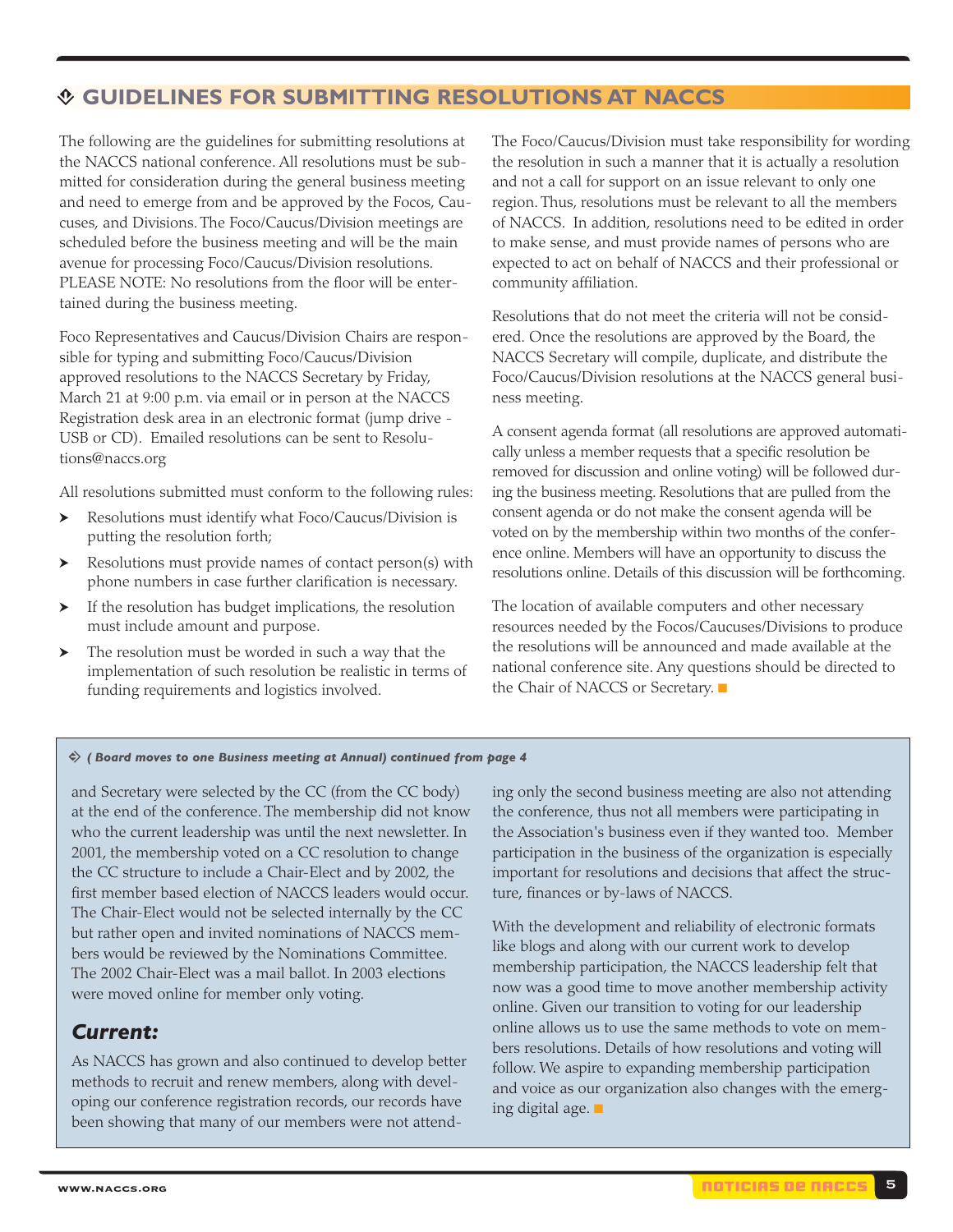#### <span id="page-6-0"></span>m *(2008 Frederick A. Cervantes Recipients Announced!) continued from page 1*

community has and continues to face. His experience of an urban upbringing and the environment of inequities has motivated his deep desire to promote social justice and social change. Joaquin refuses to view the struggles he has encountered thus far as forms of victimization, but rather as opportunities for developing a critical perspective and a deeper fundamental understanding of urban education, politics, and culture.

He states he is someone who never formally graduated from High School and spent years taking remedial courses to reach college level material. Upon reflection, Joaquin is grateful for his Chicana/o Studies courses for they have provided him with the space and discourse to make links between the material conditions of his community and scholarship. Mechistas, profesores, comunidad, and his familia have been instrumental in the process and continue to be an insatiable source of inspiration, ganas, and the greater sense of purpose in his academic endeavors. He is thankful for their unconditional support!

A leader in MEChA de CSUS, he serves as chair for both Public Relations and the Political Committee. In 2006, he help organize a successful action in the advocacy of student space at CSUS by organizing students, faculty and staff to demand that a permanent Director for the Multicultural Center be made a priority of the University. He was not going to originally submit his paper due to the conflict of schedules of MEChA National 2008 and NACCS Annual, but was highly encouraged by a faculty mentor to submit his paper. Joaquin feels very honored by this recognition and as his mother would say "le dio un patatus." His paper addresses gentrification and displacement of a Raza neighbor in Sacramento. His research was funded and supported by the campus McNair program.

#### *Alvaro Huerta, Ph.D. student University of California, Berkeley Graduate Recipient*



Raised in East Lost Angeles' turbulent Ramona Gardens housing project, Alvaro Huerta is a writer, social activist and doctoral student at UC Berkeley. As the son of Mexican immigrant parents, he has been a community (& university) activist for over two decades and, for the past four years, focused on his graduate studies

and writings. Starting in 1985, as a student activist, he dedicated his life to improving the lives of marginalized, workingclass communities in this country. Being one of the few Chicano students at UCLA during the mid-1980s, Alvaro, along with his wife, Antonia, and fellow activists, advocated

for the recruitment of more low-income, Raza students into higher education as a means of promoting social and economic parity in this country. During this period, he also engaged in direct action against racist and anti-immigrant university policies, such as the administration's attempt to cut financial aid to undocumented immigrants. After conducting a weeklong hunger strike that he helped organize (but did not participate), they successfully pressured the university to change its policy. While an activist, Alvaro received his B.A. in History and an M.A. in Urban Planning both at UCLA.

Since leaving UCLA, Alvaro continued his community organizing activities, working primarily with Mexican immigrants in Los Angeles and other disenfranchised low-income communities throughout the state, including issues of police brutality, environmental justice, education and other pertinent issues impacting working-class communities.

Two campaigns represent his most successful organizing efforts outside of the university: (1) co-founding the first organization of immigrant gardeners in this country to represent the interest of this subpopulation, such as defeating a draconian, leaf-blower law; (2) as the lead organizer for a statewide non-profit group, successfully leading an environmental justice campaign to defeat a major power plant in Southeast Los Angeles.

As a founding member and Director of Organizing for the Association of Latin American Gardeners of Los Angeles (ALAGLA) (1996 – 1999), Alvaro and fellow organizers, played a key role in preventing the City of Los Angeles from implementing a draconian law aimed at banning leaf blowers in residential areas while charging honest, hard-working gardeners with a misdemeanor, fining them \$1,000 and sending them to jail for up to 6 months.

As a Lead Organizer for Communities for a Better Environment (CBE) (1999 – 2001), Alvaro led the organizational and media efforts to prevent the building of a 550-megawatt power plant in South Gate, California. Since South Gate is a predominantly low-income, Latina/o community with numerous sources of pollution, the proposal of locating another major of pollution in this overly contaminated neighborhood represented a case of environmental racism.

Upon receiving his Ph.D. from UC Berkeley, Alvaro plans to pursue a career in academia while maintaining his social activism. As a professor at a major university, such as UCLA or UC Berkeley, he will have more opportunities to develop, refine and promote his theories (and social practices) of social justice through research, teaching and publications, to complement on-going activism. He plans to continue his work as a scholar activist serving los de abajo / those on the bottom.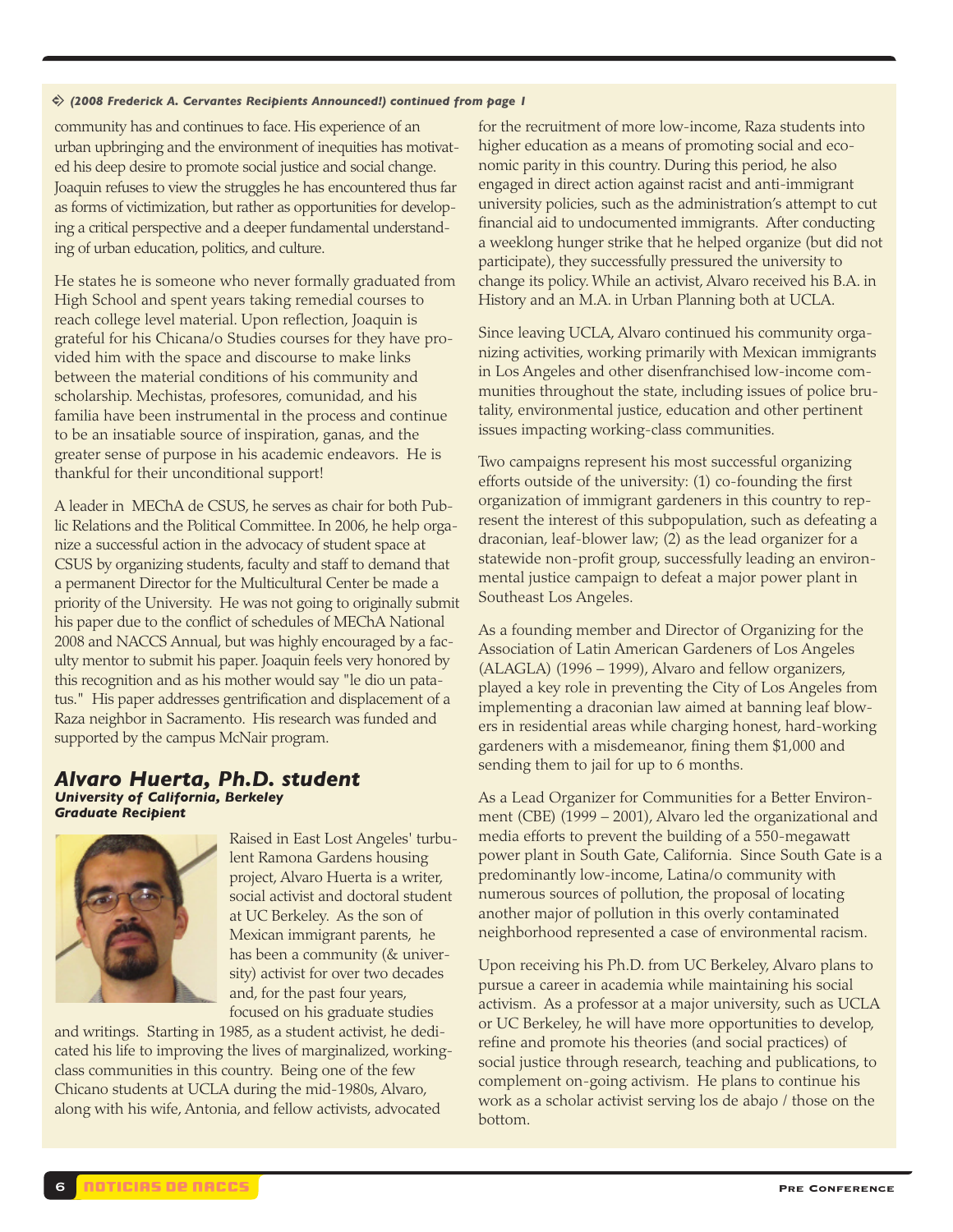### Â **CONFERENCE INFORMATION**

## **Pre Registrants/Onsite Registration**

Pick up of conference materials and onsite registration begins at 2:00 p.m. on March 19th. Later that evening we begin with a Welcome Reception. Thursday morning, March 20, presentations will begin. Last conference activity will be Saturday, March 22, closing with the dance.

## **Schedule**

### *Wednesday, March 19, 2008*

| $2:00$ p.m. $-7:00$ p.m. |                         | Registration                    |
|--------------------------|-------------------------|---------------------------------|
| $3:00$ p.m. $-5:15$ p.m. |                         | Officers, Reps and Chairs       |
|                          |                         | <b>Orientation Meeting</b>      |
| 4:00 p.m. $-$ 5:15 p.m.  |                         | <b>NACCS</b> for Beginners      |
| 7:30 p.m. $-$ 9:00 p.m.  |                         | <b>Welcome Reception</b>        |
|                          | 9:00 p.m. $-10:00$ p.m. | <b>Caucus Strategy Meetings</b> |

## *Thursday, March 20, 2008*

|                          | $8:00$ a.m. $-5:00$ p.m.    | Registration             |
|--------------------------|-----------------------------|--------------------------|
|                          | $8:00$ a.m. $-$ 9:00 a.m.   | Caucus Meetings          |
|                          | $8:30$ a.m. $-6:00$ p.m.    | Exhibits                 |
|                          | 9:10 a.m. $-$ 10:30 a.m.    | Session One              |
|                          | $10:40$ a.m. $-11:00$ a.m.  | Welcome                  |
|                          | $11:00$ a.m. $-$ 12:30 p.m. | Plenary I: NACCS Plenary |
| 12:40 p.m. $-$ 2:00 p.m. |                             | Session Two              |
| $2:10$ p.m. $-3:30$ p.m. |                             | Session Three            |
| $3:40$ p.m. $-5:00$ p.m. |                             | Session Four             |
| 5:10 p.m. $-6:10$ p.m.   |                             | Foco Meetings            |
| 7:30 p.m. $-$ 9:00 p.m.  |                             | Receptions               |

### *Friday, March 21, 2008*

7:30 a.m. – 5:00 p.m. Registration 8:00 a.m. – 8:55 a.m. Division Meetings

## **Exhibitors (as of 2/15)**

Arte Publico Press Ethnic Studies Library, UC Berkeley University of Texas Press Chicano Studies Research Center, UC Los Angeles University of Arizona Press Pearson Education Texas State University, San Marcos University of Texas, San Antonio Graduate Studies Crafts by Amistad Resistencia Book Store, Austin, TX Mujeres Activas en Letras y Cambio Social (MALCS)

| 8:30 a.m. $-6:00$ p.m.                | Exhibits                    |
|---------------------------------------|-----------------------------|
| 9:00 a.m. $-10:20$ a.m.               | <b>Session Five</b>         |
| $10:30$ a.m. $-12$ noon               | Plenary II: Student Plenary |
| $12 \text{ noon} - 2:00 \text{ p.m.}$ | Awards Luncheon             |
| $2:10$ p.m. $-3:30$ p.m.              | Session Six                 |
| $3:40$ p.m. $-5:00$ p.m.              | Session Seven               |
| 5:10 p.m. $-6:10$ p.m.                | Caucus Meetings             |
| 6:20 p.m. $-7:20$ p.m.                | Division Meetings           |
| 7:30 p.m. $-$ 8:30 p.m.               | Reception                   |
| 9:00 p.m. $-11:00$ p.m.               | Cultural Night/Open Mic     |

### *Saturday, March 22, 2008*

| $8:30$ a.m. $-3:00$ p.m.  | Registration                 |
|---------------------------|------------------------------|
| $7:00$ a.m. $-7:55$ a.m.  | Foco Meetings                |
| $8:00$ a.m. $-$ 8:55 a.m. | Caucus Meetings (all)        |
| $8:30$ a.m. $-$ 2:30 p.m. | Exhibits                     |
| 9:10 a.m. $-$ 10:30 a.m.  | Session Eight                |
| 10:40 a.m. $-$ 12:10 p.m. | Plenary III: Chicana Plenary |
| 12:20 p.m. $-$ 1:40 p.m.  | Session Nine                 |
| 1:50 p.m. $-$ 3:10 p.m.   | Session Ten                  |
| $3:20$ p.m. $-4:40$ p.m.  | Session Eleven               |
| 4:50 p.m. $-6:30$ p.m.    | <b>Business Meeting</b>      |
| 6:45 p.m. $-$ 8:30 p.m.   | Closing Reception            |
| 9:00 p.m. $-$ 2:00 a.m.   | Dance                        |

## **Hotel**

Hyatt Regency, Austin 208 Barton Springs, Austin, Texas, USA 78704 Tel: +1 512 477 1234 Fax: +1 512 480 2069 <http://austin.hyatt.com/hyatt/hotels/index.jsp>

Conference Dates: For the duration of all conference events arrival March 19, 2008; depart (morning) March 23, 2008. The hotel will allow you to arrive beginning March 18th with the conference rate. For additional dates, please contact the hotel.

*[Continued](#page-8-0) on page 8*  $\Leftrightarrow$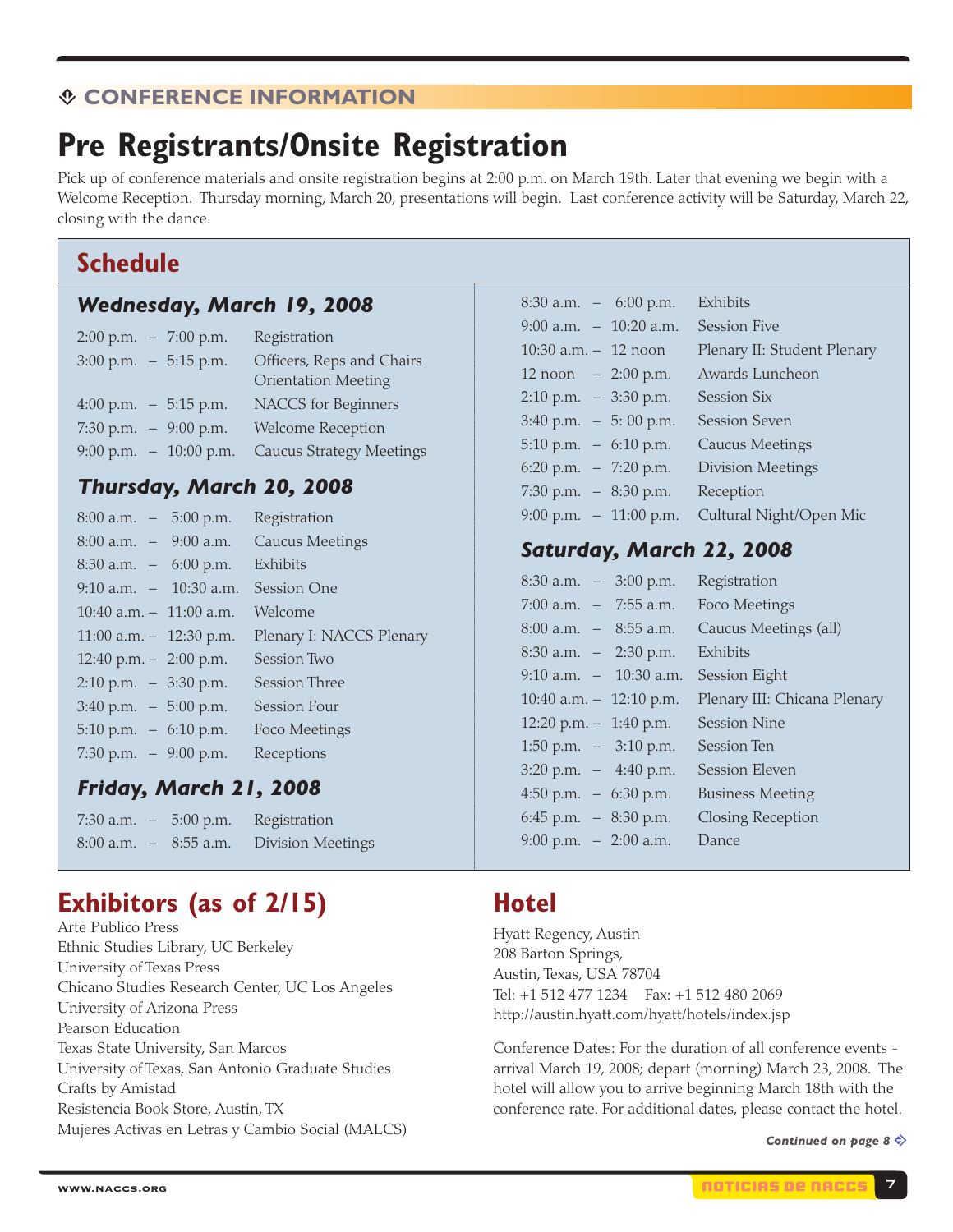#### <span id="page-8-0"></span>m *(NACCS Midyear Meeting Minutes...) continued from page <None>*

To make your reservation online or call 1-888-421-1442. Rates: (not including tax)

**Single/Double:** \$115.00 **Triple:** \$129.00 **Quad:** \$149.00

## **Highlights:**

### *Wednesday*

**Welcome Reception 7:30 p.m. – 9:00 p.m.**

Sponsored by CMAS, UT Austin.

Indigenous Blessing. Entertainment by Mitote and Conjunto Aztlan

## *Thursday*

Plenary I: NACCS Plenary

Poesia, Baile y Cancion: The Politics, Implications, and Future of Chicana/os' Cultural Production

#### **Thursday, 11:00 a.m. – 12:30 p.m.**

Maggie Rivas-Rodriguez, University of Texas, Austin."Still Far to Go: What the Ken Burns/PBS Episode Says about Integrating US Latinos into the Nations Consciousness."

Adriana Katzew, University of Vermont. "La Frontera on the Verge: Representations of the Border and the Mexican/Chicana Body in Film."

Juan Mora-Torres, De Paul University."La Primavera del Inmigrante: Media andVoice in the Making of Chicago's Immigrant Rights' Movement, 2005-2007."

## *Friday*

Plenary II: Student Plenary

Frederick A. Cervantes Student Premio Plenary

#### **Friday, 10:30 a.m. – 12 noon**

Alvaro Huerta, University of California, Berkeley."'Mow, Blow and Go': A Case Study of Mexican Immigrant Gardeners in Los Angeles."Graduate Recipient.

Joaquín Castañeda. California State University, Sacramento. "The Oak Park Redevelopment Plan Housing Policy Implications for a Community Undergoing Early Stage Gentrification." Undergraduate Recipient.

#### **Awards Luncheon**

Join us as we celebrate our 2008 NACCS Scholars, Norma E. Cantu and Kevin R. Johnson, our Frederick A. Cervantes Student Premio recipients, Alvaro Huerta and Joaquin Castaneda, our Fellows, and the Community Award recipients on Friday 12 noon, March 21. Non conference registrants may purchase luncheon tickets for \$30 each. See the NACCS registration desk during the conference. Performance by the San Marcos State Mariachi, sponsored by Texas State University, San Marcos.

#### **Cultural Night/Open Mic**

NACCS continues its tradition of opening space to our cultural workers. Our Open Mic is schedule for Friday, March 21 to begin after the Cultural Night performances. If you are interested in participating in this event contact Ben Olguin at ben.olguin@utsa.edu.

#### *Saturday*

Plenary III: Chicana Plenary

#### **Saturday, 10:40 a.m. – 12:10 p.m.**

Mary Ann Villarreal, University of Colorado. "Behind the Bar & Center Stage: Texas Mexican Women in Business History."

Marta Chew, St. Lawrence University. De Parranda con el Diablo: Performance and the Aesthetics of Conjunto Norteno Music."

Catriona Esquibel, San Francisco State University. "With Her Machete in Her Hand: Reading Chicana Lesbians."

Ann Marie Leimer, University of Redlands. "Chicana Photography: the Power of Place."

#### **Dance**

Entertainment: Salsa del Rio

Check the conference program for more scheduled activities.

#### **LEONOR R. GUERRERO MEMORIAL SCHOLARSHIP 2008 – 2009 Applicant Information & Question Deadline: May 4, 2008**

This \$1000 scholarship for the 2008-2009 academic year. Scholarships will be disbursed in two installments after proof of attendance is established. The first installment will be given in the fall (approximately end of September) and the other in the spring (approximately the end of January). Scholarship will include a mentoring component. The scholarship seeks students who are attending a community college. Go to [www.naccs.org](http://www.naccs.org) for details.

#### **Previous Recipients of the Leonor R. Guerrero Scholarship**

*2006-2007:* Patricia Gomes, Los Angeles City College *2007-2008:* Dora Marin, South Texas College; and Christopher Alonso, Cabrillo College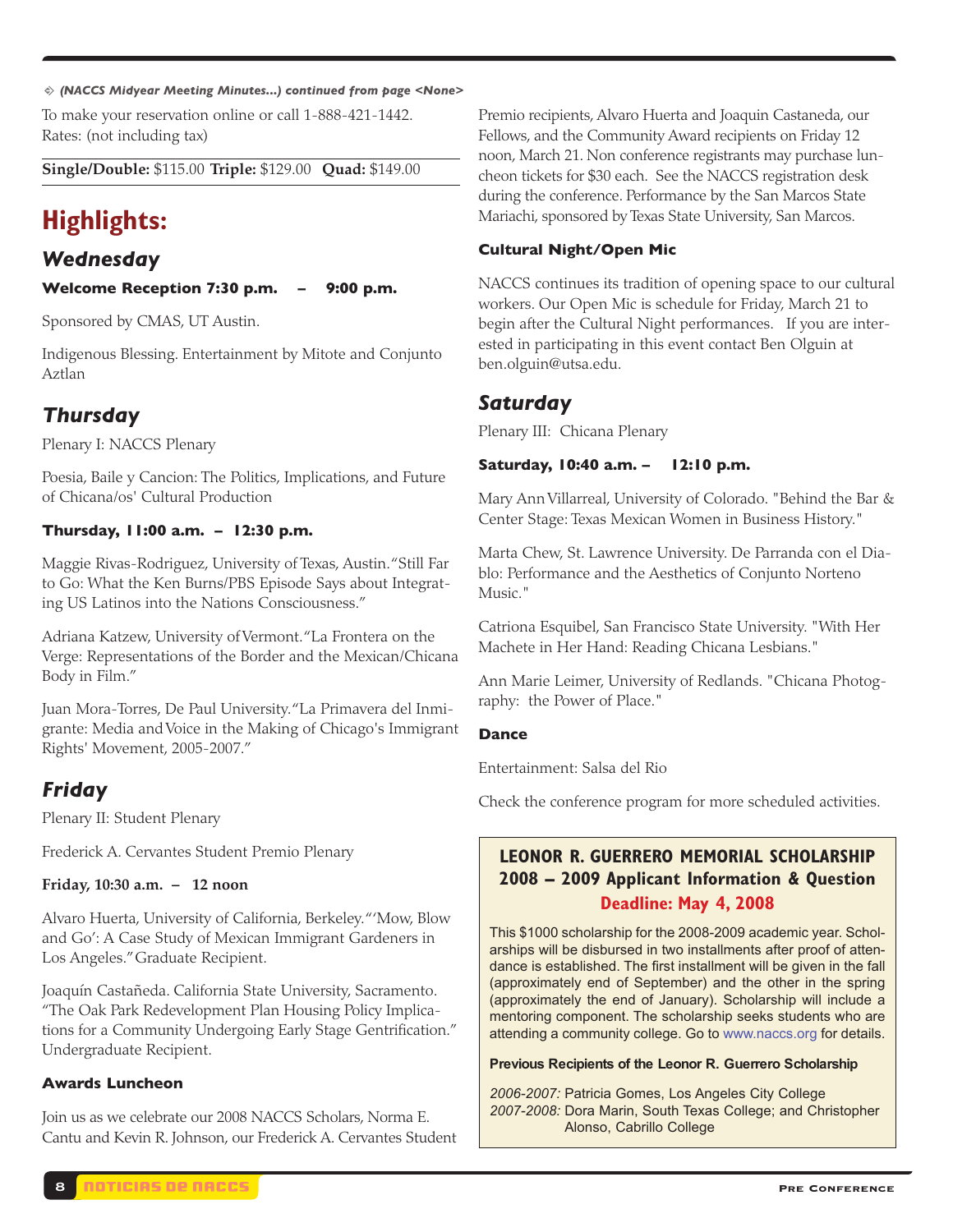# **Preliminary Program – A Selected Listing**

## *Thursday, March 20, 2008*

#### **Dancing Across Borders 1: Contested Identities**

Huerta, Elisa. University of California, Davis. "Embodied Mexicanidades: Practices and Performances of Indigneity."

Chávez, Xochitl. University of California, Santa Cruz."Challenging Gender Boundaries: La Feria de Enero."

Ceseña, Maria Teresa. University of California, San Diego."Creating Agency and Identity in Danza Azteca."

Chair: Nájera-Ramirez, Olga. University of California, Santa Cruz.

#### **Research and Cultural Politics: Designing and Reframing Chicana/o Community-based Research to Community Driven Research based on Environmental Justice and Community Organizing Principles.**

Silva, Lauro. South Valley Partners for Environmental Justice.

Aceves, Irma. South Valley Partners for Environmental Justice.

Sanchez, Lucy. South Valley Partners for Environmental Justice.

Dimas, Jacobo. South Valley Partners for Environmental Justice.

Dominguez, Julio. SouthValley Partners for Environmental Justice.

#### **Latino Literature and the Disarticulation of (Trans) Nationalism**

Vigil, Ariana. Cornell University."Latino Cultural Production and the Sandinista Revolution."

Rincón, Belinda. Cornell University."Loving PanchoVilla: Revolutionary Iconography in the Work of Josefina Niggli."

Nuñez, Maria Lorena. Stanford University. "In Transit: the Psychological/Physical Trek for (Home) place in Manuel Muñoz's *Zigzagger*."

García, Armando. Cornell University. "Colonial Palimpsests and Failed Revolutions in MeXicana Performance."

#### **Re-presenting Chicana/o Families into the 21st Century**

Escobar, Guadalupe. University of California, Los Angeles."Amor Prohibido: Interracial Marriage in Jovita Gonzalez's *Caballero*."

Guzmán, Georgina. University of California, Los Angeles."Turning Absence into Activism: Missing Migrant-Laborer Men and Activist Women's Work in Reyna Grande's *Across a Hundred Mountains* and Helena MariaViramontes's *Under the Feet of Jesus*."

Cutler, John Alba. University of California, Los Angeles."Acting Out: Chicano Masculinities in Daniel Chacón's *And the Shadows Took Him*."

Chair: Cotera, Maria. University of Michigan.

#### **Lucha Obrera: Aspects of the Transnational Political Recomposition of the Mexican-Origin Working Class, 1994-2007**

Espinoza, Damarys. University of Washington."A Chicana Feminist Rethinking of the Deskilling of Mexican Labor."

García, Raul. University of Washington. "Help Wanted: Farming, Migration, and Labor in San Luis, Colorado."

Chair: Peña, Devon. University of Washington."The Political Recomposition of the Transnational Mexican-Origin Working Class since NAFTA."

#### **The Department of Chicana/o Studies in the 21st Century: Studying Representation, Doing Community Outreach, and Defining Ethical Research**

Torres, Edén. University of Minnesota. "Learning to Represent."

Sass Zaragoza, Lisa. University of Minnesota."Learning to Organize."

Creel Falcón, Kandace. University of Minnesota."Learning to Research."

#### **Intersections of Art and Literature: Imagery and Gender in Chicano Cultural Production through the Long Twentieth Century**

Varon, Alberto. University of Texas, Austin. "Competing Masculinities in Americo Paredes'*George Washington Gomez* and Jovita Gonzalez's *Caballero*."

Nogar, Anna M.. University of Texas, Austin. "Folklore as Identity: the Lady in Blue Rebuts the Texas Modern."

Del Bosque, Paul. University of Texas, Austin."The Emergence of Cultural Imagery in DanielVenegas' *Don Chipote*."

#### **Reinventions: Chicana History from the Middle Ages**

Castañeda, Antonia I. St. Mary's University. "LasViolencias desde Simancas a Alta California."

González, Deena J. Loyola Marymount University."Obsessions of Chicana Historians: from Malinche to Lupe."

Pérez, Emma M. University of Colorado, Boulder."Blood Memories of the Alamo: Writing through Violence."

Chair: Heidenreich, Linda. Washington State University.

#### **The Becas para Aztlan Program: Politics, Leadership and Personal Experiences**

De Anda, Roberto and Guerra, Carlos. Portland State University."Leadership in the Becas para Aztlan Program (BPA)."

Orona, Benito. Independent Scholar. "Political Developments Leading to the Establishment of the BPA."

Trujillo, Armando. University of Texas, San Antonio."Early Experiences in Implementing the BPA."

Pitman-Garcia, Dolores. Colorado State University."The Becaria Experience: Reflections and Lessons Learned."

Romero, Eric. New Mexico Highlands University."Multicultural/International Education, the Patriot Act and Strategies for Binational Collaboration."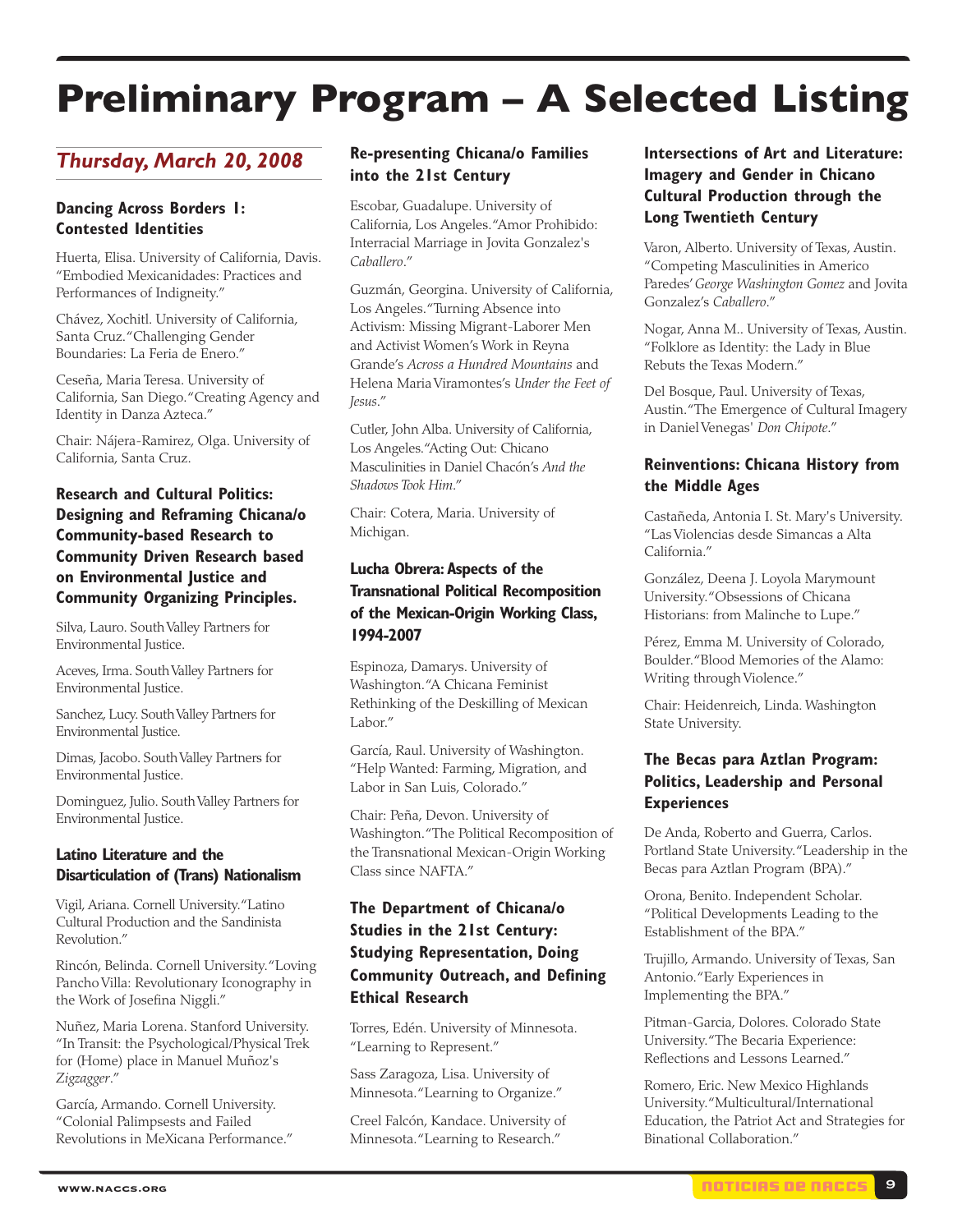#### **Continuing the Development of Chicana/Latina Womanist Pedagogies: Theory, Methodology, and Everyday Mujeres on the Ground**

Elenes, C. Alejandra. Arizona State University - West Campus."Chicana Feminist Critical Mestizaje, Epistemologies, and Pedagogies."

Cruz, Cindy. Cornell University."Notes on Bodies, Pedagogies, and Street Ethnography."

Moreno, Melissa. University of Utah."Bella's Pedagogy of'Gente Unida': Chicana Cultural Production of Citizenship in the California Borderlands."

Carrillo, Rosario. University of Arizona, Tucson."Mrs.Villa's Womanist Pedagogy: the Embracing Spirit of Avivar."

Discussant: Pendleton Jimenez, Karleen. Trent University.

#### **The Laughter Insurgency: Chicana/o Satire and Parody in the Movimiento**

Herrera, Raul. Puro Pedo Media.

Prendez, Jake. Puro Pedo Magazine.

Serna, Elias. Chicano Secret Service.

Mosqueda, Cindy. Loteriachicana.net.

de Unamuno, Ralph.

#### **Chicana Young Adult and Children's Literature: Practical and Pedagogical Applications Trujillo, Patricia. University of Texas, San Antonio.**

McMahon, Marci. Scripps College.

Sanchez, Patricia. University of Texas. San Antonio.

Chair: Brochin Ceballos, Carol. University of Texas, San Antonio.

#### **Latino Stories of World War II: a one hour documentary film**

Barrera, Mario. University of California, Berkeley.

#### **New Movimiento Histories: the Immigration Debate, MEChA, Community Identity Politics and the Brown Berets and the Chicano Movement**

Patiño Jr., Jimmy. University of California, San Diego. "The Vietnam of the Southwest': Herman Baca and the Chicano Movement Debate on Immigration in the California Borderlands."

Licon, Gustavo. University of Southern California."Sexo en Aztlan: Notions of Gender and Sexuality within MEChA."

Valdivia-Marquez, Lorena. University of California, Los Angeles."Unraveling Notions of Community during the Chicano Movement in Sacraztlan."

Alvarez, Milo M. University of California, Los Angeles."Aztlan Afuera: the Brown Berets of the Urban Midwest and the Anti-Vietnam War Movement."

Chair and Discussant: Gomez-Quinones, Juan. University of California, Los Angeles.

#### **Irreverent Apparitions: Charismatic Interpretations of Alma Lopez's "Our Lady"**

Gaspar de Alba, Alicia. University of California, Los Angeles.

Lopez, Alma. Artist.

Serna, Cristina. University of California, Santa Barbara.

Calvo, Luz. California State University, East Bay.

Nunn, Tey Marianna. National Hispanic Cultural Center. Albuquerque, NM.

Chair: Castañeda, Antonia. St. Mary's University.

#### **Xican@/Mexican@ Poetics of Resistance and Palabras de Amor: Across Borderlands, Through Airwaves, in the Church and Beyond Prison Walls**

Rodriguez, Lori Beth. University of Texas San Antonio."San Anto Mestiza Poetics: Hociconas y Callejeras Traversing Literal and Literary Cultural Geographies."

Rico, Gabriela Erandi. University of California Berkeley."Performing Indigeniety in Mexico's Neo-Colonial Context: the Appropriation of Indigenous Identity during LaVirgen de Guadalupe's Religious Celebrations."

wolbert pérez, alejandro. University of California Berkeley."'Maria y Revolución, eso es lo que Ocupa mi Corazón': Love and Liberation in the Prison Writings of Ricardo Flores Magón."

Chair: Hernández Gutierrez, Alexandro D. University of California Los Angeles.

#### **Unrest: Founding of the Cal State Northridge Chicana/o Studies Department**

Duran, Miguel. California State University, Northridge.

Acuña, Rudy. California State University, Northridge.

Garcia, Jorge. California State University, Northridge.

Pardo, Mary. California State University, Northridge.

Chair: Rodriguez, David. California State University, Northridge.

#### **Our History, Ourselves: What Faculty and Librarians Should Know About Actively Telling Our Own Story Through Our Own Archives**

Corral, Norma. University of California, Los Angeles."Introduction: What We Can Learn from the Accomplishments of Yolanda Retter Vargas."

Durán, Karin and Alaniz,Yolanda. California State University, Northridge."How to Successfully Solicit Archives."

Kelleher, Christian. University of Texas, Austin."Processing Archives and Dealing with Issues such as Confidentiality and Copyright."

Gutiérrez, Margo. University of Texas, Austin."Faculty Collections at UT Austin."

Chair: Rivera, Diana. Michigan State University.

#### **Staging Chicana/o Theater: the Politics of (Re)Presentation and the (Re)Presentation of Politics**

Perez, Daniel Enrique. University of Nevada, Reno."Dramatizing the Borderlands: Staging Chicana/o Lives and Deaths."

Fuentes, Marla. University of California, San Diego."Staging Necessary Theater: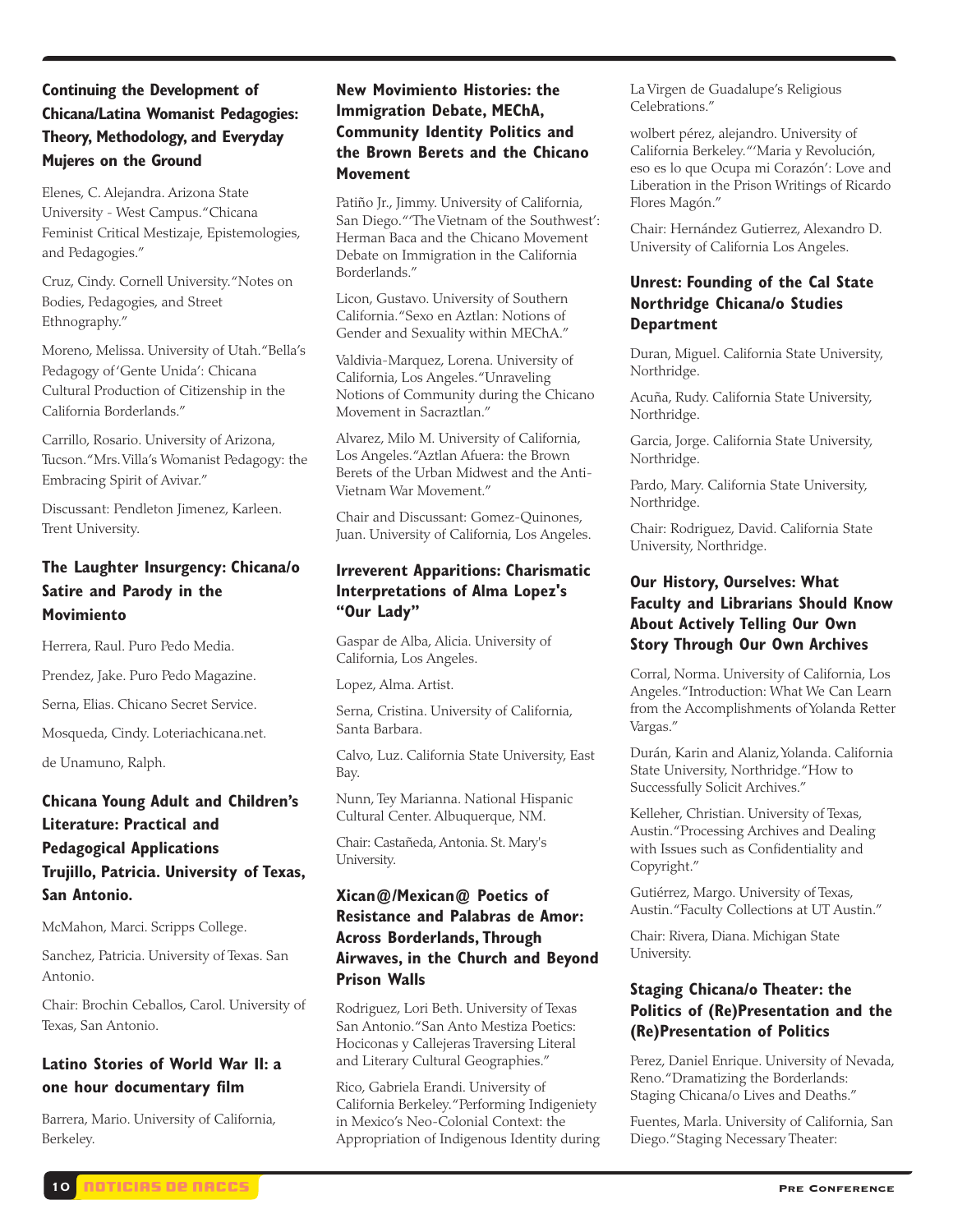Chicano/a Theater and the Politics of Representation and Production."

Chavarría, Carlos Manuel. Delta College. "The Process of Dramatizing and Staging 'Vaqueeros,"a play about Mexican Men who Have Sex with Other Men but Keep It in Secret."

## *Friday, March 21, 2008*

#### **Of Bodies, Counter-Discourse and Gender-racial Resistance: Recent Trends in Chicana/o Histories**

Chair: Heidenreich, Linda. Washington State University, Pullman.

Gordillo, Luz Maria. Washington State University,Vancouver."Mexicanas, the Border and Transnational Sexualities, 1942- 2000."

Gonzales, Tanya. Washington State University, Pullman."Contesting Identities: Chicanas and the Struggle Against White Supremacy in Post-Invasion Santa Fe."

Cantu, Carlos. University of Texas, PanAm. "'Remember Comrades, We Are All Equal Here': a Gendered Analysis of the First Chicano College."

Discussant: Gonzalez, Deena. Loyola Marymount University.

#### **Sueños, Protocols and Sacred Sites of Knowing**

Rodriguez, Roberto. University of Arizona. "A Methodology for People in between Stories."

Leyva, Yolanda Chavez. University of Texas, El Paso."The Pedagogy of Sacred Space."

Casanova, Stephen. St. Cloud State University."Towards Indigenous Chicana and Chicano Studies."

Chair: Gonzales, Patrisia. University of Arizona."Sueños and Sacred Sight: Dreams as ways of Organizing Knowledge, Diagnosing and Gathering Data."

BaezaVentura, Gabriela. University of Houston."Chican@ Literature for Young Adults and Children and Its Role in Identity Formation."

Torrez, Estrella. Michigan State University. "Creating Meaningful Spaces: Connecting the Lived Experiences to the Educational Experiences of the Migrant Farmworker Child."

Arauz, JuanCarlos. Canal Alliance."Jaula de Oro: Growing Up as an Undocumented Latin@ Immigrant in the United States."

Mora-Torres, Gregorio. San José State University."Nineteenth Century Mexican and Chicano Students in American Colleges."

#### **"HIV is still here. SO ARE WE": Artistic Provocations in AIDS Activism**

Martinez, Ernesto J. University of Oregon. "Making Queerness Desirable: Teaching APLA's Corpus magazine in the Ethnic Studies Classroom."

Hebert, Patrick"Pato". AIDS Project Los Angeles."The Politics of Querer: Knowledge Production and the Praxis of HIV Prevention."

Fernandez, Ray. AIDS Project Los Angeles. "Addressing Misperceptions about HIV Risk: Public Art and Activism."

#### **Protecting Academic and Artistic Materials from Exploitation**

Juarez, Miguel. Texas A&M University. "Making the Case for Chicana/o Studies Collections at Predominantly White Institutions: the Yolanda Broyles Gonzalez and Francisco Gonzalez Archives at Texas A&M."

Jennings, Rachel. San Antonio College. "Algunos Problemas en el Rancho: the Publishing History of Americo Paredes, 1956-1990."

Avila, Magdalena. University of New Mexico."The need for Chicana/o Community Protection Review Boards: Building on the Human Subjects Review Board Concept to Protect Communities from Opportunistic Academic Partnerships."

Navarro, Carlos. National Hispanic University."The Latino Community's Attempt to Shape Cultural Institutions: the Case of the Oakland Museum of California's Latino Advisory Committee."

#### **Memorias Unmaking Mentiras: Chicana Cultural Production as Counter-Mythology**

Garcia,Vida Mia. Stanford University."'My Alamo'and Chicana Counter-Cultural Memory."

Minich, Julie. Stanford University."The Body, Space and Nation in Loaves and Fishes."

Chair: Madrigal, Doris. Stanford University. "Not Bilingual/Chicana Enough: Chican@s and Spanish as a Heritage Language."

Yarbro-Bejarano,Yvonne. Stanford University.

#### **Subverting Educational Institutional Barriers at Local Levels Through Innovative Strategies**

Acevedo, Nancy. San José State University.

Rodriguez, Jessica. San José State University.

Mendoza, Osvaldo. San José State University.

Chair: Gonzalez, Dennis. San José State University.

#### **The 50 Men of Color in Action: An Urban Effort to Unite Latino and Black Community Leaders for Mentorship/Action in Schools and Communities**

Pecina, Uzziel. University of Missouri-Kansas City.

West, Airick. Community Leader/Organizer/ Activist-Kansas City, Missouri.

Ricks, Boris. University of Missouri-Kansas City.

#### **500 Years of Chicana Women's History–A Discussion**

Martinez, Elizabeth"Betita". Institute for MultiRacial Justice.

#### **Faculty of Color and the Associate Professor Glass Ceiling: New Burdens, New Challenges, or The Post-Tenure Blues: What Happens after "Happily Ever After"?**

Hames García, Michael. University of Oregon.

Castañeda, Mari. University of Massachusetts-Amherst.

#### **Chicana/o Studies in the Twenty-First Century: the Struggle Goes On**

Bustamante, Manuel. Western New Mexico University.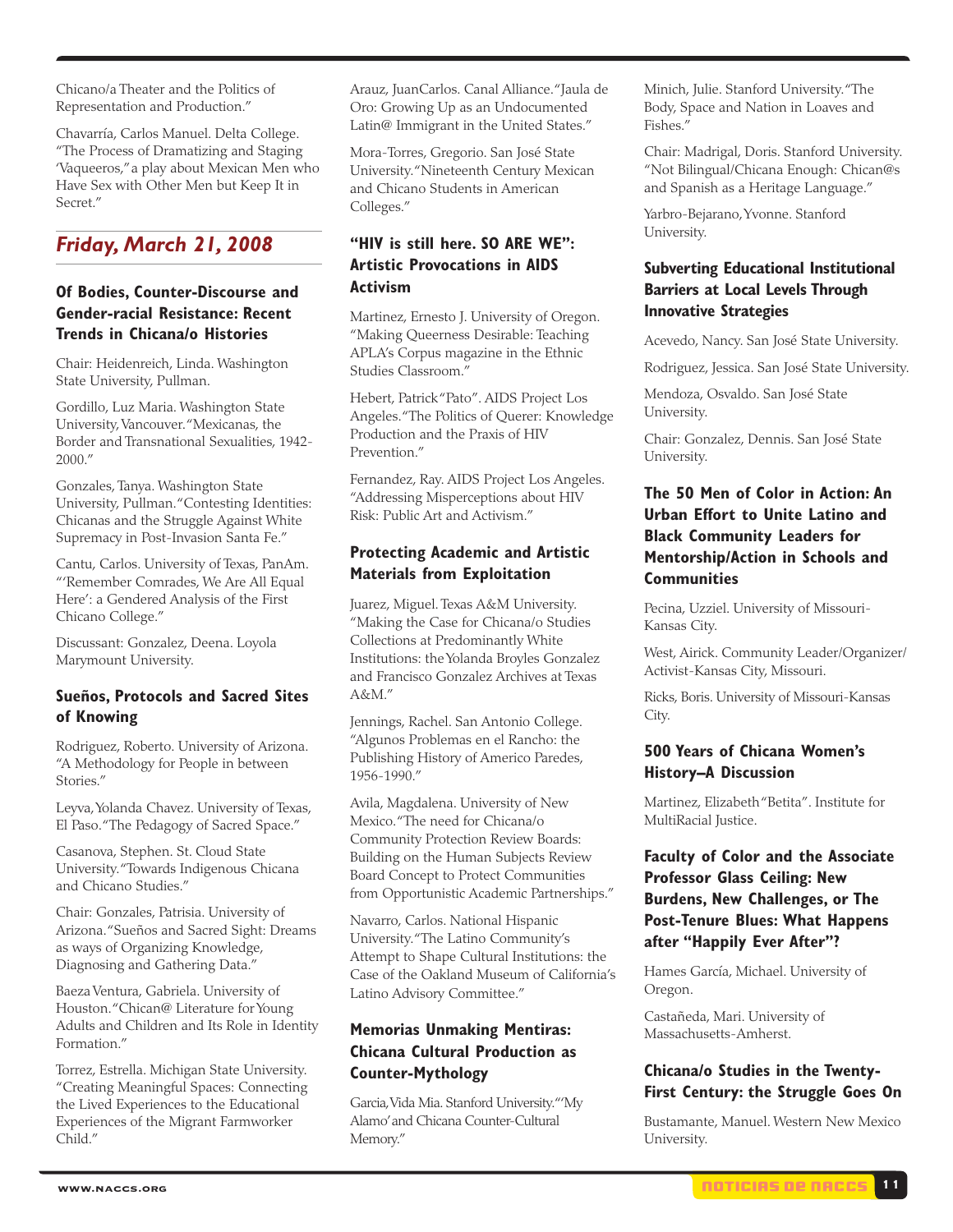Chair: Manzanarez, Magdaleno. Western New Mexico University.

Maya, Gloria. Western New Mexico University.

Baeza-Ortego, Gilda. Western New Mexico University.

Ortego, Felipe. Western New Mexico University.

#### **Writing In The Borderlands: Toward a Chicana Feminist Sociology**

Facio, Elisa. University of Colorado at Boulder.

Lopez-Garza, Marta. California State University, Northridge.

Pardo, Mary. California State University, Northridge.

Soldatenko, Maria. Pitzer College.

#### **Transnational Discourses: Los Pasos initials de/for the Chicana/o Novel**

Montes, Amelia Maria de la Luz. University of Nebraska-Lincoln."Maria Amparo Ruiz de Burton was a 19th Century Elitist Racist: What She Teaches Us About Our Twenty-First Century Elitism and Racism."

Martinez, Elizabeth C. Sonoma State University."A Binational Woman, and the Chicanoization of her Work: Josefina Niggli."

Ramirez, Arthur. Sonoma State University. "The Chicana/o Novel in the 'Mexican' Literary Imagination: the Work of Don Luis Leal."

#### **"Re"producing Identity: Teaching Race, Class, Ethnicity, and Gender in the Media**

Hurtado, Aida and Rodriguez-Scheel, Andrea. University of California, Santa Cruz."Floating Signifiers: Representations of Women of Color in the International Pages of *Vogue*."

Cervantez, Karina. University of California, Santa Cruz."Telenovelas as Cultural Production, as Education."

Silva, Janelle. University of California, Santa Cruz."Multicultural Citizenship and the Politics of Representation in Children's Television."

#### **"Chino-Chicano/Asian Latino Studies": Cultural and Transnational Approaches to Mexican/Chicana/o-Asian Relations, I**

Delgado, Grace Peña. Pennsylvania State University."Colonial Inheritances and the Settlement of Chinese at the U.S.-Mexico Borderlands."

Chew Sánchez, Martha Idalia. St. Lawrence University."The Denial and Oppression of the Chinese Presence in Mexico Embodied in La China Poblana."

Chao Romero, Robert. University of California, Los Angeles."Chinese-Mexican Intermarriage and'Chino-Chicano Studies'."

Discussant: Hu-DeHart, Evelyn. Brown University.

Chair: Schiavone Camacho, Julia Maria. University of Texas at El Paso/Southern **Methodist** 

#### **Rene Nunez (1935-2006): a NACCS Recognition and Celebration. Teacher, Organizer, Chicano Movement, Chicano Studies**

Contreras, Raoul. Indiana University Northwest.

Ortiz, Isidro. San Diego State University.

#### **Maricones on Stage: New Performance Pieces by Queer Chicano Artists**

Chavarria, Carlos Manuel. Delta College. "Vaqueeros."

Ramirez, Christopher Angel. University of California, Santa Cruz."Color Bonita: Searching for Collective Intimacy."

Reyes, Guillermo. Arizona State University. "Men on The Verge 3-Way."

Chair: Perez, Daniel Enrique. University of Nevada, Reno.

#### **Chicana/o Contributions to Environmental Thought: a Discussion with Contributors to a Forthcoming Special Issue of Latino Studies**

Ybarra, Priscilla. Texas Tech University.

Peña, Devon. University of Washington.

## *Saturday, March 22, 2008*

#### **Critical Reflections on Information Literacy: Meeting Chicana/o Studies Student/Faculty Research Needs for the 21st Century**

Corral, Norma. University of California Los Angeles.

Duran, Karin. California State University, Northridge.

Luévano, Susan C. California State University, Long Beach.

Soldatenko, Michael. California State University, Los Angeles.

Chair: Salinas, Romelia. California State University, Los Angeles.

#### **Dancing Across Borders 3: Tradition & Innovation**

Ruyter, Nancy. University of California, Irvine."Gender as a Theme in the Modern Dance Choreography of Barro Rojo."

Rodriguez, Russell. University of California, Santa Barbara."Ballet Folklórico in the United States: Tradition and Disillusion."

Garcia, Peter. University of California, Santa Barbara."Bailando Para San Lorenzo: Nuevo Mejicano Popular Traditional Music, Ritual Contexts, and Performativity in Bernalillo Fiesta Time."

Discussant: Nájera-Ramírez, Olga. University of California, Santa Cruz.

Chair: Cantú, Norma. University of Texas, San Antonio.

#### **"Chino-Chicano/Asian Latino Studies": Cultural and Transnational Approaches to Mexican/Chicana/o-Asian Relations, II**

Castillo-Muñoz,Verónica. University of California, Irvine."'Mexicali Para los Mexicanos y no Para los Chinos': the Anti-Chinese Campaigns and the formation of Chinese Labor Associations."

Chew, Selfa. University of Texas, El Paso. "Re-imagining Collectivities: the Mexican Japanese during WWII."

García, Jerry. Michigan State University. "Japanese Immigration, Mestizaje, and Community Formation in Mexico, 1897- 1945."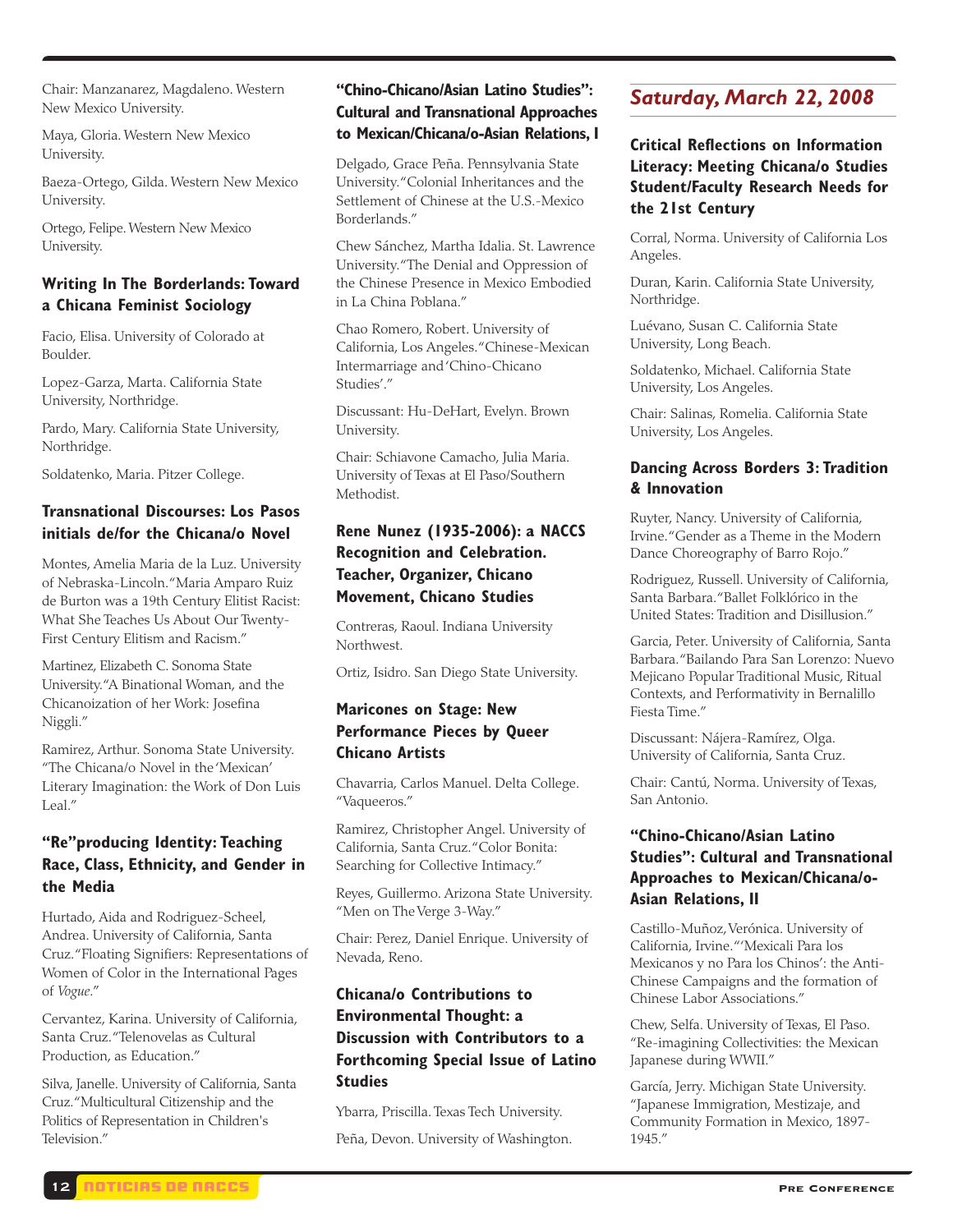Schiavone Camacho, Julia Maria. University of Texas, El Paso/Southern Methodist."'Ni que me den un palacio allá, prefiero México': Chinese Mexican Families and Travel Between Mexico and China, 1930s-1960s."

Discussant: Castañeda, Antonia. St. Mary's University.

Moderator: Romero, Robert Chao. University of California, Los Angeles.

#### **Driving the Streets of Aztlan: Lowriders and the Politics of Chicana/o Cultural Production**

Calvo, William. University of California, Santa Barbara.

Chappell, Ben. University of Kansas.

Sandoval, Denise M. California State University, Northridge.

Condon, John (Jack). University of New Mexico.

Masumoto, Tomoko. Kanda University, Tokyo, Japan.

#### **Nuestra America: Meditations on the Migrations of Culture, Identities, and Knowledge**

Soto, Sandra. University of Arizona."Our Queer América: Transnational Knowledge Projects and Failing Racial Etiquette."

Mendoza, Louis. University of Minnesota. "Notes from a Journey Across Our America: Observations & Reflections on the Latinoization of the U.S."

Rodriguez, Ralph. Brown University."Sex, Love, and Rockets: Exhibiting Los Bros Hernandez's Love and Rockets."

Vargas, Deborah. University of California, Irvine."Exhibiting Mexicanas-Americanas."

Discussant: Saldívar-Hull, Sonia. University of Texas, San Antonio.

#### **Immigrant and Chicana/o Social Mobility in the University and on the Streets**

Santos, Xuan. University of California, Santa Barbara."The Informal Economy of Mexicana/o and Latina/o Laborers in the Ivory Tower."

Tafoya, Brenda. University of California Riverside."Discrimination Among Day Laborers: Exploring the Acculturative

Trajectory and Social Bonding in the Community."

Magana, Adriana and Munoz, Ed. University of Wyoming."Immigration Politics and Policies: Differing Perceptions and Attitudes by Latino Ethnicity, Nationality, and Migration Status."

Clausell, Brittany. University of Minnesota, Twin Cities. "English Language Learners: An Investigation of the Effect of Mobility on Academics."

#### **Brown and Black: Intersections and Interrelations Among Chicana/o and African American Communities in California**

Yanez, Angelica. University of California, San Diego."Activism in Brown and Black: the Brown Berets and Black Panthers as Active Agents of Cultural Affirmation and Social Resistance."

Romo, Rebecca. University of California, Santa Barbara."Blaxican Identity: an Exploratory Study of Blacks/Chicanas/os in California."

Olmos, Daniel. University of California, Santa Barbara."Black/Brown Carceral Subjects:'Law and Order'Discourse, State Repression and the Politics of Immigration."

Chair: Guevarra, Jr., Rudy. University of California, Berkeley.

#### **Post Chicana/o Movement Literatures**

Saldívar, Ramón. Stanford University. "Redefining the Borderlands in Post Chicana/o Movement Literatures."

Moya, Paula M. L.. Stanford University. "Dancing with the Devil—When the Devil is Gay."

Aranda, José. Rice University."No Desperate Housewife Here: Being Chica and Latina Post 9/11."

Discussant: Hames García, Michael. University of Oregon.

#### **Comida y Fotografía: Cultural Identity Representation**

Rodriguez, Norma. University of Texas, San Antonio."Ceremonial Meals as Stage Performances: Barbacoa in the Center Stage."

Cardenas, Norma. University of Texas, San Antonio."Taco Haven and Mi Tierra: Mexican food production in San Antonio."

Alaniz, Monica. University of Texas, San Antonio."Through Our Eyes: a Migrant Pictorial Study."

#### **Feminist Analyses of Literary Works**

Garay, Joyce. New Mexico State University. "Helena MariaViramontes' Their Dogs Came with Them: Connection in Isolation through Tropes of the Natural."

Gunn, Bárbara. University of California, Davis."From Loving Pedro Infante to Self-Determination: Languaging on the U.S.- Mexico Border."

Solorzano-Thompson, Nohemy. Whitman College."'Jesus walks among us': Religion, Masculinity, and el chico banda Jesús in Luis Alberto Urrea's The Devil's Highway  $(2004)$ ."

Serrano, Stephanie. Arizona State University."Graciella Limon's The Day of the Moon and La Llorona's Visions for Multiple Futures."

#### **Testimonios of Navigating the Workplace as a Chicano/Latina**

Ramirez, Elvia. California State University, Sacramento."'No One Taught Me the Steps': Cultural Capital, Social Capital, and Chicano/Latino(a) Negotiations of the Graduate School Application Process."

Flores, Glenda. University of Southern California."Color-blind Racism in Elementary Schools: Latina Teachers Navigating Racial/Ethnic Interactions and Cultural Relations in the Teachers Lounge."

Garcia-Lopez, Gladys. University of California, Santa Barbara."Las Abogadas: Chicanas Creating Pathways to Success in the Legal Occupation."

Blanco, Eduardo. University of Nebraska."A Midwest Chicano Testimonio."

#### **The War on Terrorism. United States Foreign Policy and the 2008 Presidential Elections**

Rodriguez, David. California State University, Northridge.

Gutierrez, Gabriel. California State University, Northridge.

Valdes, Dennis. Michigan State University.